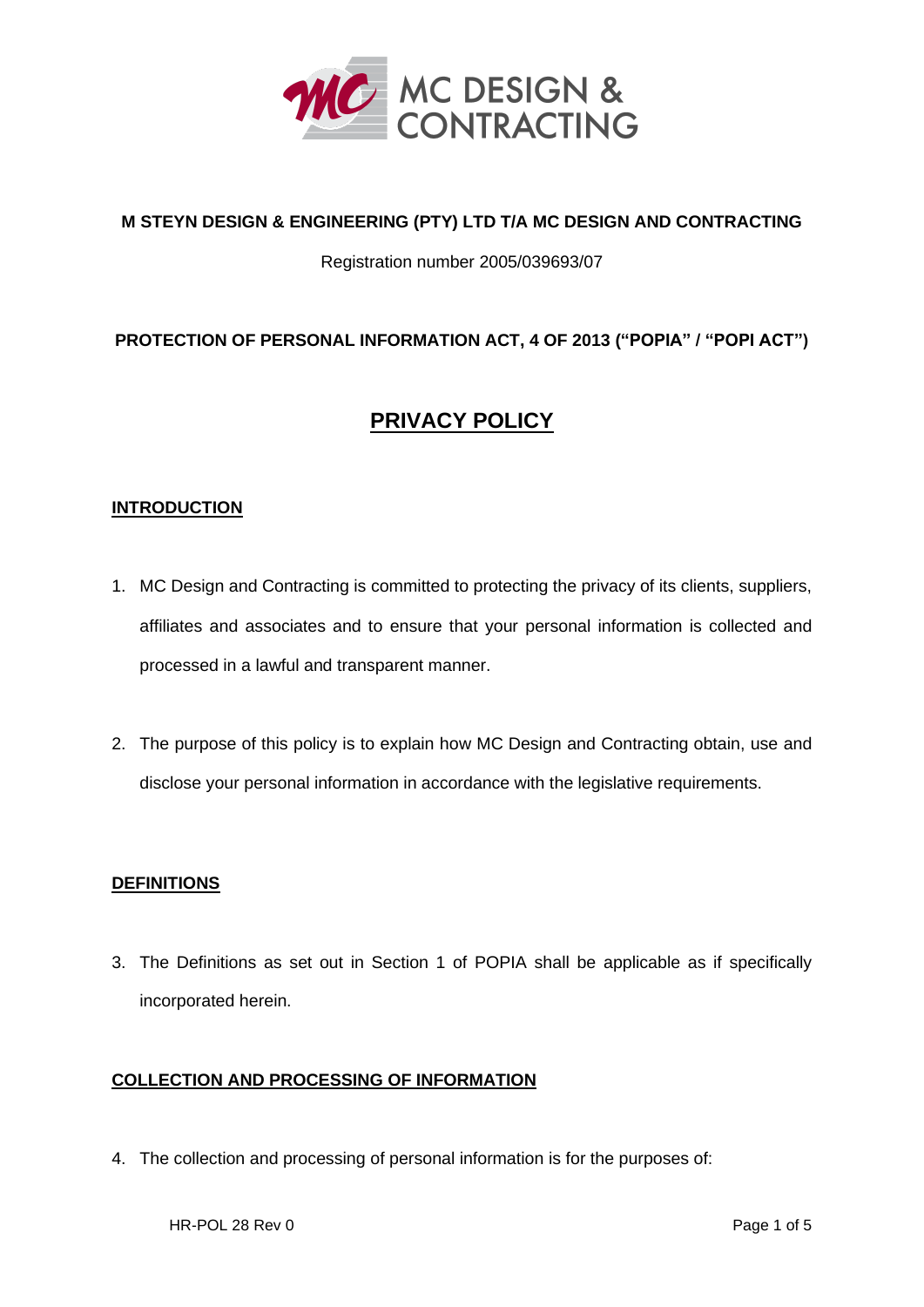- 4.1 Complying with legislative duties, responsibilities and obligations imposed by various laws in the Republic of South Africa applicable to the business and trade of MC Design and Contracting. These laws include, but are not limited to, the Income Tax Act, 58 of 1968, Value Added Tax Act, 89 of 1991; National Credit Act 34 of 2005; Companies Act, 71 of 2008 etc;
- 4.2 Conducting internal credit and criminal checks (where applicable);
- 4.3 To conduct stakeholder satisfaction research or statistical analysis.
- 4.4 Maintaining and updating our supplier and client database;
- 4.5 Auditing and record keeping;
- 4.6 Executing and performing our services in terms of any service level agreements and/or performance of a contract to which the data subject is a party;
- 4.7 To protect the interests of our clients and suppliers;
- 4.8 To ensure the proper performance of a public law duty by a public body;
- 4.9 Collecting the personal information is necessary for pursuing the legitimate interests of MC Design and Contracting or that of a third party to whom the information is supplied; and
- 4.10 For legal purposes.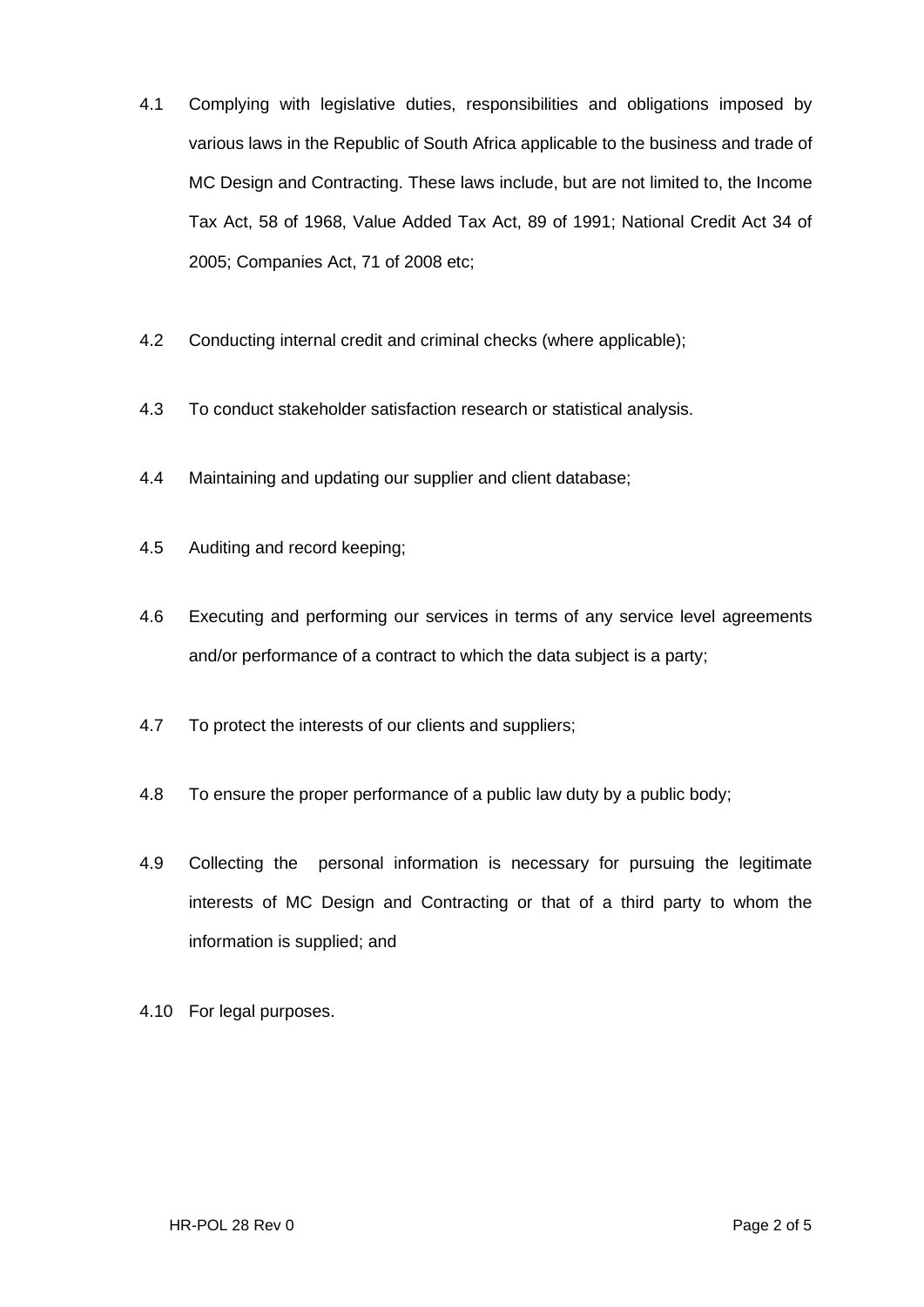#### **DISCLOSURE OF INFORMATION**

- 5. MC Design & Contracting may disclose personal information from a data subject to our service providers who are involved in the delivery of our products and services to you. Please note that this policy is applicable to all our suppliers, service providers, associates and affiliates and they are subjected hereto.
- 6. We may further disclose your personal information where we:
	- 6.1 Have a legal duty to do so in terms of the Laws of the Republic and/or in terms of industry codes; and
	- 6.2 Believe that it is necessary to protect our rights.
	- 6.3 Have to fulfil client requirements

#### **INFORMATION SECURITY**

- 7. MC Design & Contracting is legally obliged to provide adequate protection of personal information and to prevent unauthorised access and use of personal information. MC Design & Contracting is committed to, on an ongoing basis, review its security controls and systems to ensure that your personal information is secured.
- 8. To date, our security measures include:
	- 8.1 Physical security monitoring on our premises;
	- 8.2 Armed response and CCTV Monitoring;
	- 8.3 Computer and Network Security;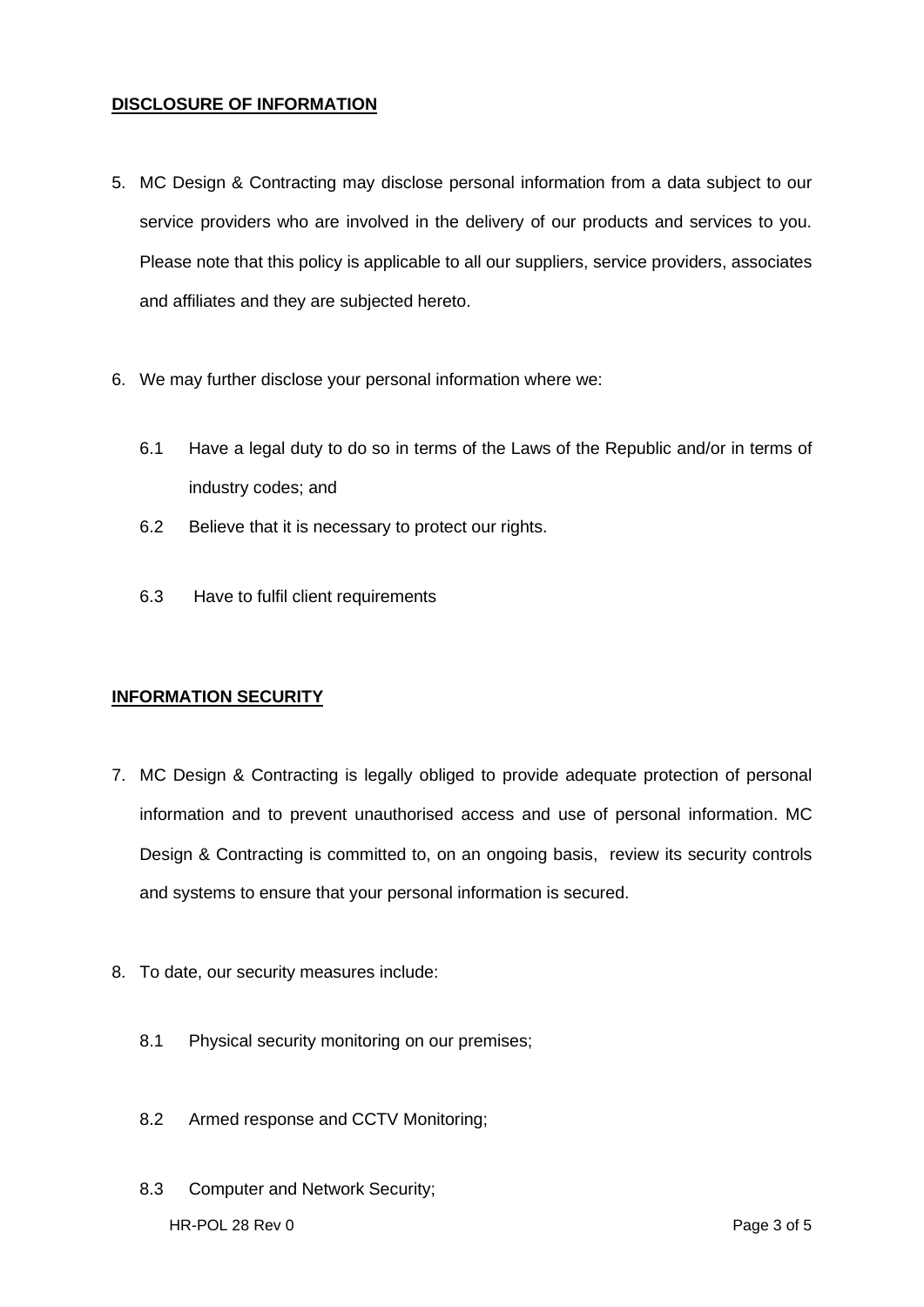- 8.4 Restricted access to personal information and confidentiality policies and agreements;
- 8.5 Monitoring access and usage of private information;
- 8.6 Investigating and reacting to security incidents / breaches.

# **RIGHTS TO ACCESS YOUR INFORMATION AND CORRECTION OF YOUR INFORMATION**

- 9. You have the right to request a copy or details of the personal information we hold about you. In this regard, you are referred to our manual in terms of the Promotion of Access to Information Act, 2 of 2000 (PAIA) *as amended*, which manual can be downloaded at www.mcdesign.co.za \_\_\_\_\_. Our manual sets out the procedures for requesting access to records and the applicable fee(s) payable.
- 10. You furthermore have the right to request MC Design and Contracting to update, correct or delete your personal information.
- 11. Please note that MC Design and Contracting reserves the right to request proof of your identification and or authority before any record is provided and our information is updated, corrected and or deleted.

# **RETENTION PERIODS**

12. MC Design do not retain records of personal information any longer than is necessary for achieving the purposes for which the information was collected or subsequently processed. A archive retention period document is maintained (MAN 25) and personal records are destroyed within the required time frames, in a manner which prevents its reconstruction.

HR-POL 28 Rev 0 Page 4 of 5